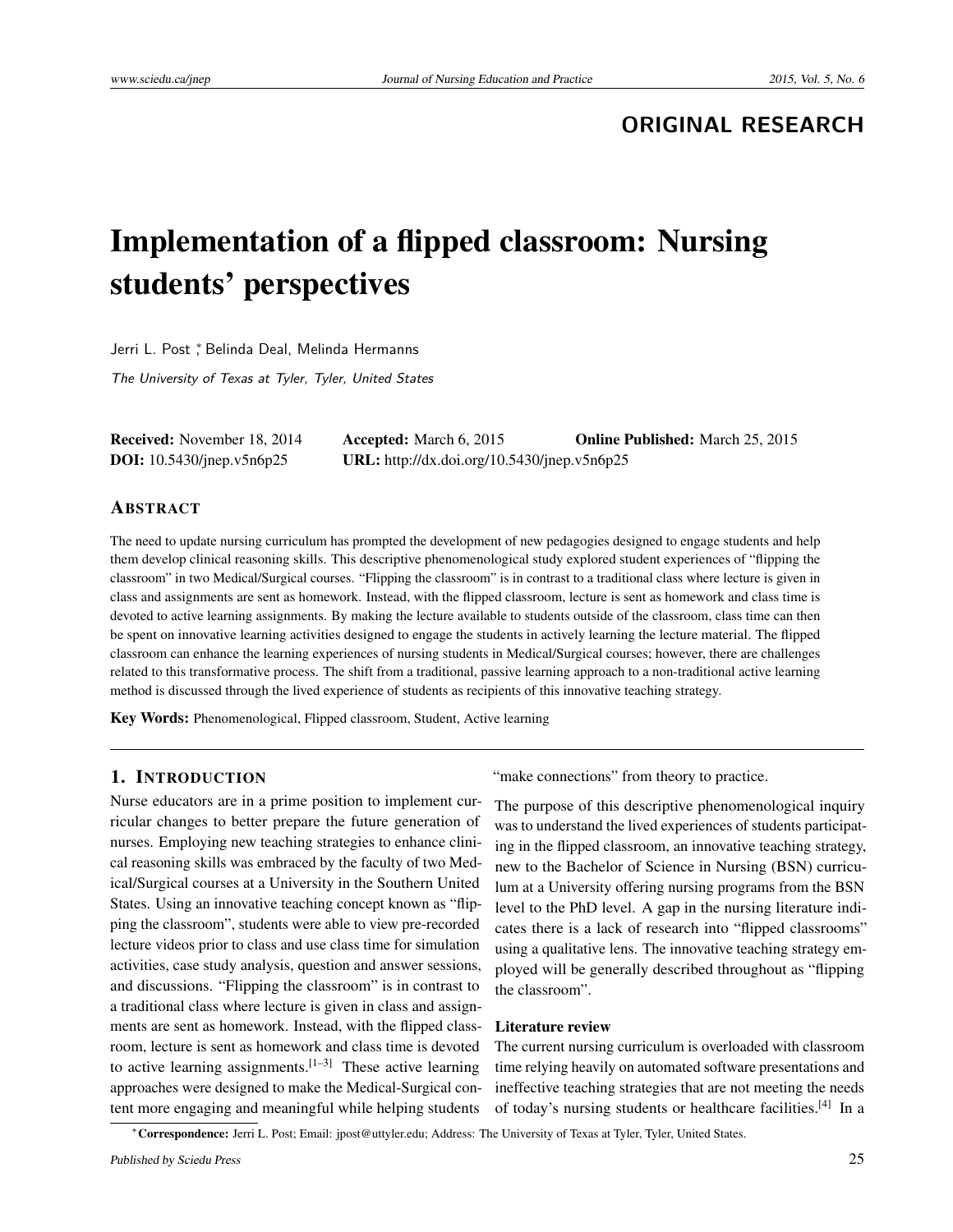call for a radical transformation of nursing education, Benner advocates for transforming the classroom into "a place of rich and powerful learning".[\[3\]](#page-5-1) Nursing programs are responding to this challenge by implementing student-centered active learning strategies to encourage clinical reasoning.<sup>[\[5\]](#page-5-3)</sup> By having the students review the classroom lecture prior to class, students are then able to participate in clinical scenarios designed to increase clinical reasoning skills.

Student-centered learning is also achieved in a "flipped class-room" which as defined by Keen<sup>[\[1\]](#page-5-0)</sup> "allows students to watch lectures at home. . . and also allows for concept engagement to take place in the classroom with the help of the instructor" (p. 65). In other words, by making the lecture available to students outside of the classroom, class time can be spent on innovative learning activities designed to engage the students in actively learning the lecture material.  $[1-3, 6]$  $[1-3, 6]$  $[1-3, 6]$  The use of flipped classrooms can be seen across several disciplines such as high schools,<sup>[\[1\]](#page-5-0)</sup> nursing programs,<sup>[\[3,](#page-5-1)[5,](#page-5-3)[6\]](#page-5-4)</sup> accounting courses,<sup>[\[7\]](#page-5-5)</sup> technology classes,<sup>[\[8\]](#page-5-6)</sup> and radiology programs.<sup>[\[2\]](#page-5-7)</sup>

By utilizing a "flipped classroom" approach, instructors are able to successfully assist their students in absorbing and synthesizing material.<sup>[\[3\]](#page-5-1)</sup> In the same manner, students are able to review the recorded lectures at their convenience and as often as they need to achieve a deeper understanding of the concepts while experiencing increased interactions with their instructors and classmates.[\[1\]](#page-5-0) Furthermore, instructors are able to determine their students' understanding of the material and provide additional instructions as needed.<sup>[\[2\]](#page-5-7)</sup>

Our colleagues, Missildine, Fountain, Summers, and Gos-selin<sup>[\[9\]](#page-5-8)</sup> used a quantitative approach to this study and compared grades for students who participated in the flipped classroom with grades from students in past semesters. They documented a 2-point increase in exam scores on a scale of 0-100 for the students in the flipped classroom compared to the previous students.

# 2. METHOD

# 2.1 Design

Phenomenology investigates and seeks to understand life experiences through direct communication of the researchers and the study participants.<sup>[\[10\]](#page-5-9)</sup> Edmund Husserl is credited with developing the philosophy of descriptive phenomenology in an effort to fully describe the experiences of everyday life.<sup>[\[10\]](#page-5-9)</sup> Descriptive phenomenology was chosen for this study to understand the lived experiences of BSN students participating in the initial implementation of a "flipped classroom".

In order to understand the everyday experience of the students and to ensure trustworthiness and rigor of the study, the

following components of descriptive phenomenology were incorporated; (a) bracketing, (b) intuiting, (c) analyzing, and (d) describing.<sup>[\[10\]](#page-5-9)</sup> Prior to data collection, the researchers attempted to neutralize their feelings and understandings of the experience in an effort to allow different possibilities to emerge. After data collection, the researchers were open to new meanings of the experience as described by the students who experienced it. These techniques are known in descriptive phenomenology as bracketing and intuiting.<sup>[\[10\]](#page-5-9)</sup> Giorgi's method of data analysis was utilized for analyzing and describing the data. $[10]$ 

# 2.2 Participants and setting

The sample included students from two required medical/surgical courses in a bachelor of science in nursing (BSN) program at a public university located in the southern United States. The medical surgical I and medical surgical II courses were conducted on the main university campus and at two different satellite campuses over two concurrent semesters. Students actively engaged in the courses were invited to participate in the study through focused group interviews. The researchers invited the students using email through the course learning management system. Interviews took place on all three satellite campuses.

A convenience sample of 18 students participated in the interviews. Of the 18 students, 15 were female (83.3%) and 3 were male (16.6%) with a mean age of 28.7 years.

#### 2.3 Ethical considerations

Institutional Review Board (IRB) approval was obtained through the university and informed consent was obtained from all participants prior to the interview process. All interviews were conducted face-to face in private locations on the university campuses and were recorded. Participants were asked not to reveal any personal information and the interview sessions occurred over a 1-2 hour time frame.

#### 2.4 Data collection

Three focus group interviews were conducted with the researchers guiding the discussion based on an interview guide. Interview questions consisted of information regarding the campus the student attended how the new teaching method compared to traditional lecture, challenges, benefits, support, learning styles, adaptation strategies, and overall experience. The focus groups were composed of students taking the medical surgical course from the main campus and two satellite campuses. Students shared their experiences as recipients of the new active learning strategy known as the flipped classroom. All of the focus group interviews were digitally recorded and transcribed verbatim.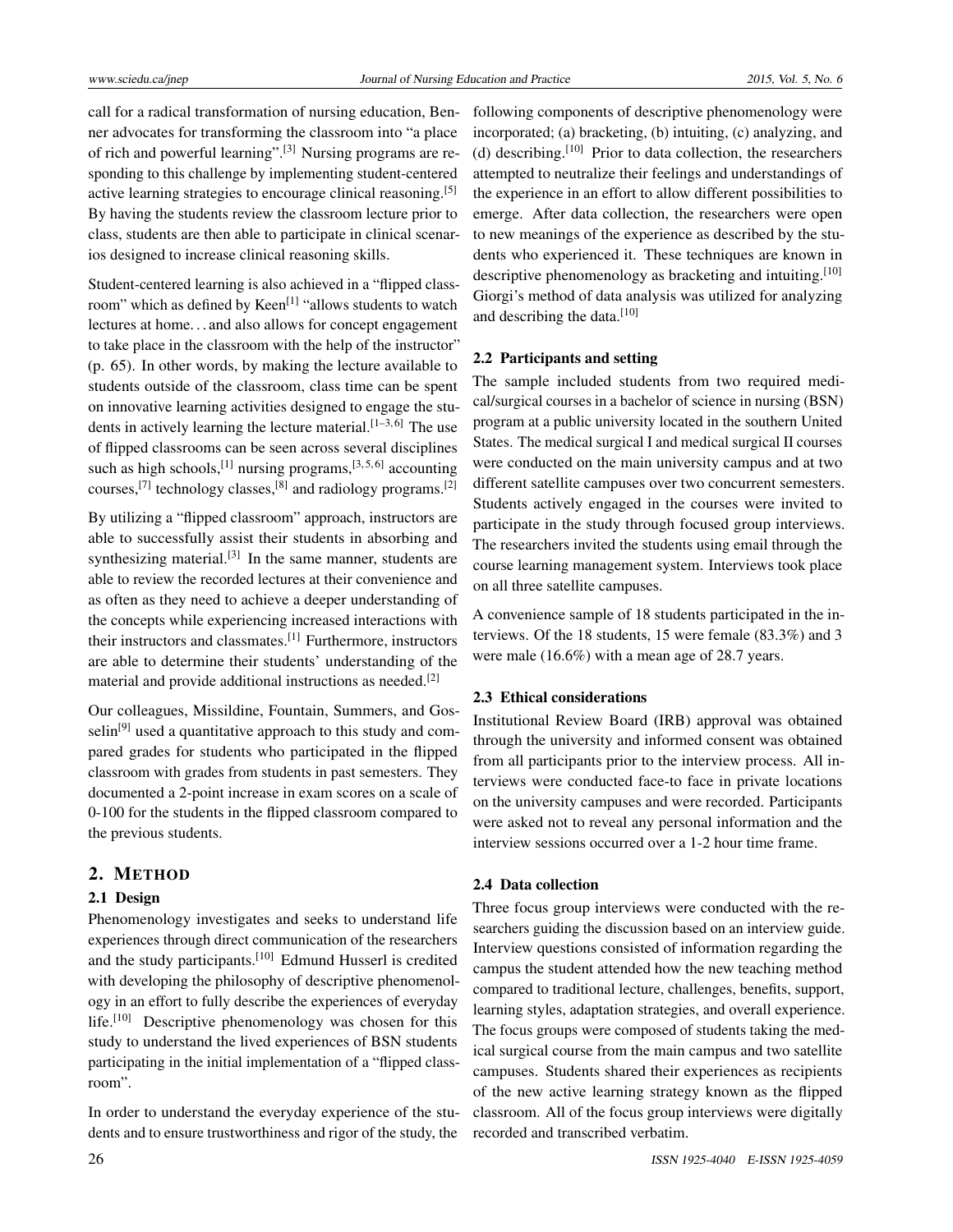#### 2.5 Data analysis

Giorgi's approach to phenomenological data analysis assisted the researchers in data analysis.<sup>[\[10\]](#page-5-9)</sup> The researchers used the following stages: (A) Initially, the entire set of interview transcripts were read to obtain a "sense of the whole" (p. 566); (B) Interview transcripts were read and re-read by two different researchers to obtain an overall feeling of the participants' experience. Transcript and survey data were analyzed by two experienced qualitative nurse researchers using a line-by-line approach to extract significant statements, and throughout the analysis process, the data was hand coded and intercoder agreement between the researchers was reached with a consistency of over 90%; (C) The significant statements were then explored in an effort to formulate meanings from the phenomena being investigated; Formulated meanings were sorted into categories and themes; (D) As themes emerged, further understanding of the students' experience of the "flipped classroom" became apparent resulting in an exhaustive description of the participants' experiences that can be found in the findings section.<sup>[\[10\]](#page-5-9)</sup> Overall, the lived experience of the students participating in the "flipped classroom" resulted in feelings of frustration, disconnect, depersonalization, and additional time requirements which in turn, contributed to increased levels of anxiety and discomfort.

#### 2.6 Integrity of the study

Data triangulation and investigator triangulation<sup>[\[10\]](#page-5-9)</sup> were used to guide the study and provide indicators of truth and quality. Time, space, and person data triangulations were used to enhance the quality and validity of the study. Investigator triangulation was utilized to ensure consistent findings of the data.

- Time triangulation involved collecting data at different times of the day and at different times during the semester.
- Space triangulation included collecting data at multiple sites, including the main campus and two satellite campuses.
- Person triangulation consisted of collecting data from different levels of students from both the Med/Surg I class and the Med/Surg II class.
- Investigator triangulation incorporated collaboration between two nurse researchers making decisions related to data collection, coding, and analytic decisions.

# 3. FINDINGS

Four major themes from the interview and survey data emerged: (a) frustration, (b) disconnect, (c) depersonalization, and (d) time.

#### 3.1 Frustration

Some students felt as if they were not able to ask a question because they were not in-class. "Sometimes even if you write your questions down, four days later you're like, 'What does that mean?' I know that this is the question, but I don't remember exactly what I was thinking when I wanted to ask the question." One student said she "hated" not being able to ask a question during the lecture.

Other problems related to the newness of the system. One student said,

"There is always hesitancy with change. The lack of knowledge of the professors about how things would work since it was a new system was very frustrating. Please do not work out the 'kinks' at the expense of my grades".

Another student commented, "*. . . I think that they're doing so much to try to help us right now. And I know that everything they are doing is trying to help us.*" However, frustration prevailed.

# 3.2 Disconnect

Some students stated felt the use of lecture videos decreased faculty interaction making it harder to understand priority setting. One stated summed up her feelings by stating:

"It was also more difficult to really focus on what part of the material was the most important. Those are things seasoned nurses should be able to help us divulge. It is much harder to know what is critical if you have never experienced the reality".

This feeling of disconnect was extenuated by a time delay in faculty responding to lecture questions asked through email. This delay in email response prompted one student to say, "*If you didn't understand that first concept that you sent off the email for, then you might not understand the information that follows and then you're waiting for the email and then you listen to the rest of the lecture and then you continue to not understand the remainder of the lecture because you haven't had your answer clarified*".

#### 3.3 Depersonalization

The theme, depersonalization, was a common feeling students felt with the lecture videos. Student also talked about having different learning styles. "... but, this kind of makes it" [lecture videos], "you all learn the same way, and, here you go." They also stated that they benefit from discussions in a traditional lecture and that listening to other students' questions helped them learn and would often spark questions they had.

While students admitted that they were a "technological gen-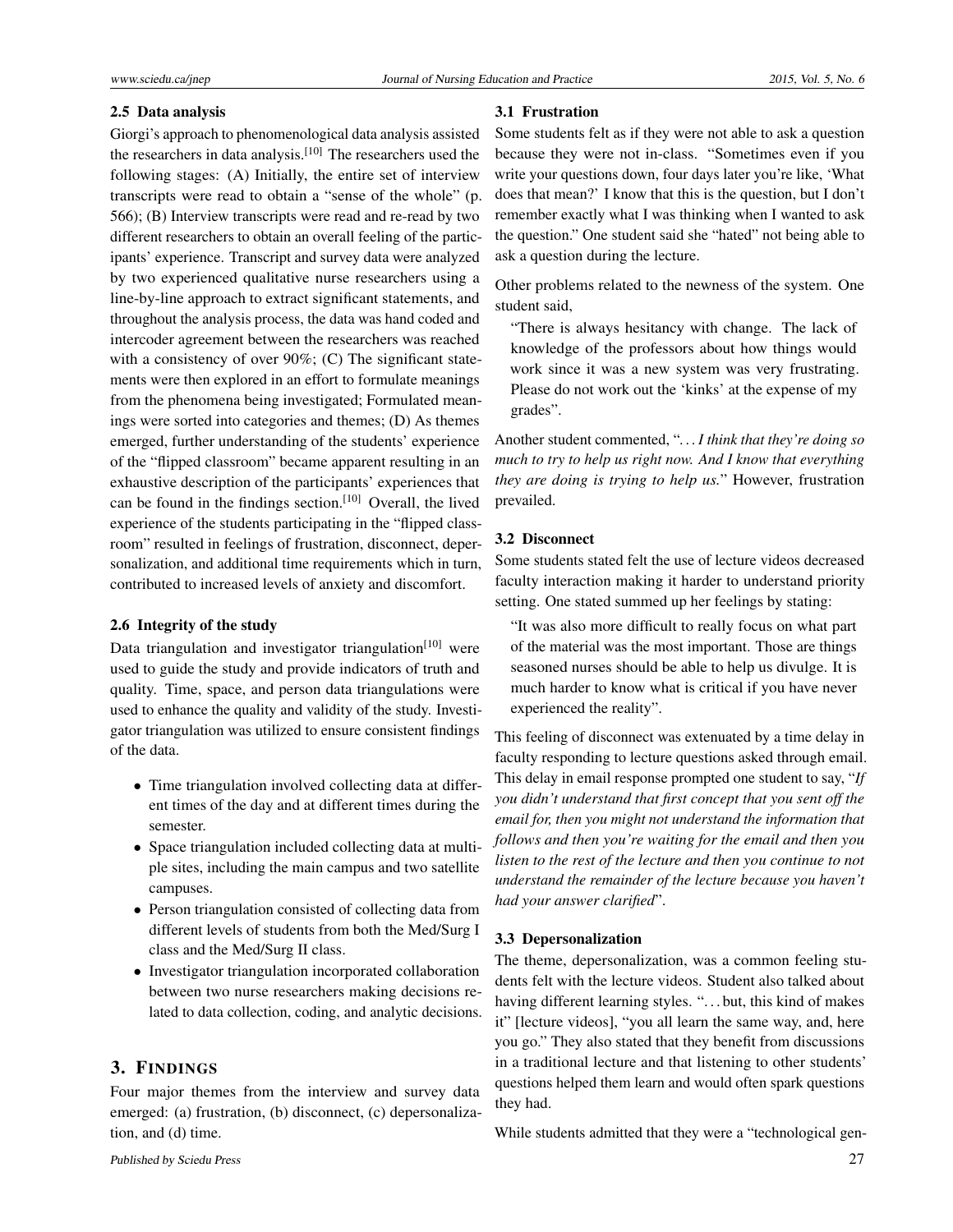eration", they identified themselves as a "technological generation who learned in the classroom." As one student passionately stated:

We are a "technological generation who learned in the classroom. I mean, you also have to look at like when we started school; even elementary school. . .We didn't have servers. We didn't have computers. We didn't have anything like, this is. . . we're just learning as we go, too. I mean, we weren't little 3-year-olds on the computer. I mean, we didn't get a computer until I was probably in high school. And so, I mean, yeah, we're technological but not to that extent."

# 3.4 Time

Time management was one of the most commonly identified challenges by all of the students. As stated by one student, "In the past, I read the chapter and highlighted and took notes before I came to lecture, now I have to do that PLUS watch the video lecture which takes twice as long to listen to." Another student added, "Getting all the information from the video lecture. . . you might miss a word and it changes the content if you don't understand it."

A slow Internet connection was reported by several of the students living in rural areas. The slowed connection affected students' ability to download the lectures. Many of the students did not have the capability to do live-streams due to their computer's limitations, stating "my laptop is really slow." Additionally, students talked about the buffering (which occurs while the presentation is downloaded for viewing) of their computers, "I can't live-stream because with my computer, it buffers constantly. It makes it a much longer process."

Additionally, many students stated that the professor talked too fast, making note taking a challenge. They talked about how they had to keep starting and stopping the lectures to take notes. This in turn, increased the amount of time it took for students to listen to the lectures and take notes. If the lectures were recorded in a class from a previous semester, there were side conversations and technical difficulties that were not edited out. If the instructor recorded the lecture in an office, the rate of speech was fast and the tone was often monotone.

When students were asked to compare the new teaching method to previous learning experiences in the traditional classroom, students felt that watching the lecture videos and participating in the face to face simulation sessions increased their workload, stating, ". . . It's like they are adding so much to it... Without taking anything away." The students perceived the face-to-face activities as "doubling" their workload. One student said a one hour lecture would take two hours to listen to and take notes. Having a poor quality recording and difficulty understanding the lecture required even more time.

# 4. DISCUSSION

#### 4.1 Benefits

The majority of students enjoyed having the ability to view the lectures in a video format. The repetition, flexibility, and the ability to re-listen to the lectures were some of the benefits expressed by the students. These sentiments are in agreement with the professional literature pertaining to the flipped classroom environment.<sup>[\[1,](#page-5-0) [3,](#page-5-1) [6\]](#page-5-4)</sup> Students said that they benefitted from hearing the lectures more than once, coupled with the fact that they could "stay in their p.j.'s (pajamas)." Others talked about the fact that they could "go at our own pace." Several students mentioned that while they were listening to the video recording, the speed of the recording could be increased, thereby decreasing the total time needed to listen to the lecture. While others liked the feature of being able to slow down for a concept they needed to listen to again.

Further they stated that they could listen to the lecture for 30 minutes, then take a break, for example, ". . . you need to go run an errand, you need to fold a load of laundry, you know, you can do that. That was a benefit." Moreover, "It was nice to be able to get other things done while listening to lecture, you know? If I'm driving home, I can listen to lecture." Re-listening to the lectures was a common benefit that surfaced as a common thread.

In terms of student learning outcomes, one student explained about the non-traditional teaching/learning methods, "It helped me to become an independent learner." This student said, "It was either work harder or fail. It definitely requires more self-discipline than previous online classes. . . " Additional benefits shared by the students focused on the face-to-face simulation activities. While all of the students did not benefit from the simulated activities, many stated that the case studies were helpful.

". . . Because sometimes reading it doesn't always [help], but if you can sit and look at a monitor and see, 'Okay, here's what's going on. What are we going to do?' And put it more into actions, rather than just reading it; then you kind of have all things: you had the visual person; you had the person that needs the interaction. I mean, it just kind of brings it more. . . it's something that I can see in my head when I'm sitting taking a test, rather than just black and white words on a piece of paper."

One student said incorporating the video lecture, reading the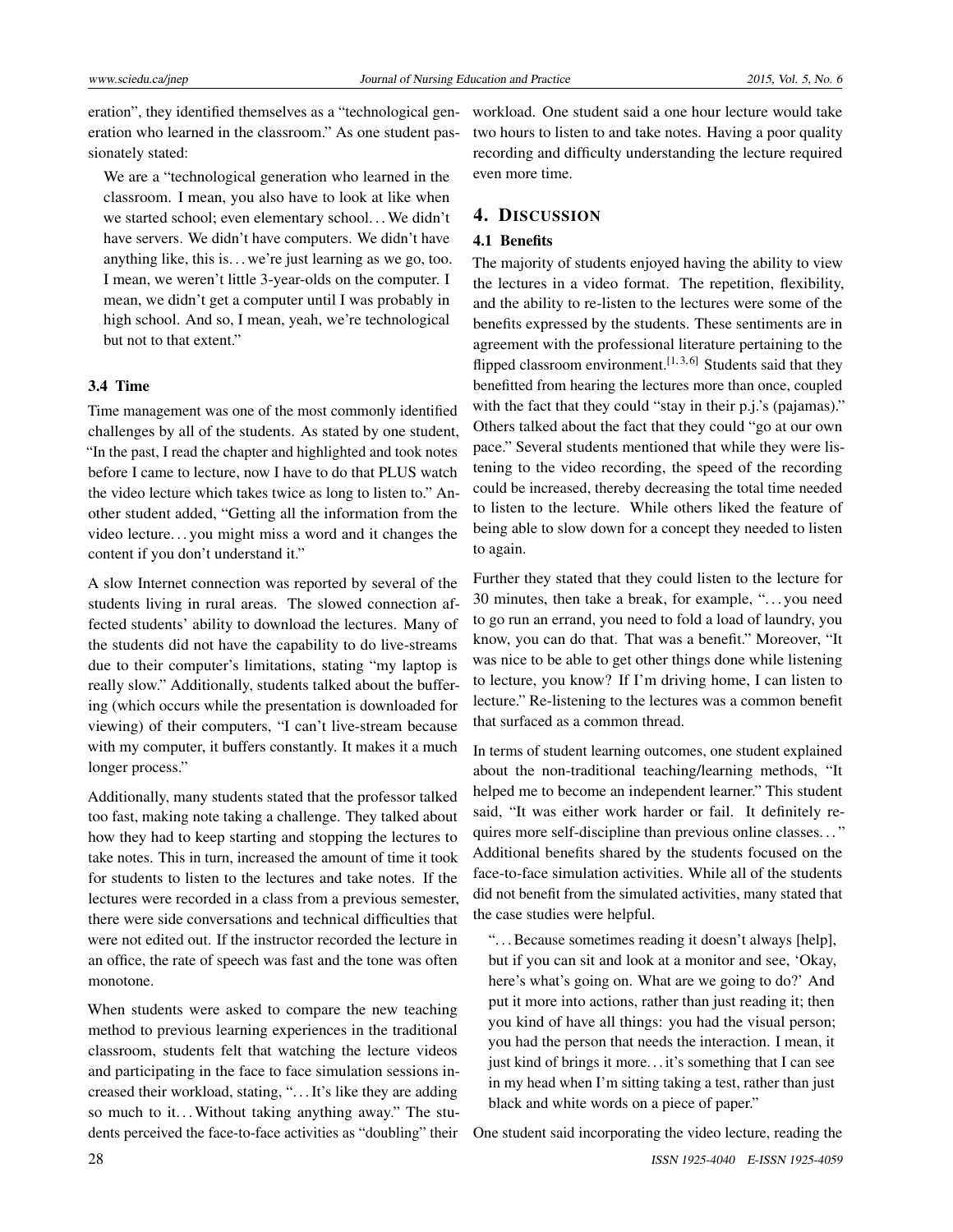textbook, and the kinesthetic methods used in the face to face simulations helped to reinforce the content. That student went on to say,

Breaking up into smaller groups during those class times offered a more intimate setting when our individual questions and concerns could be addressed, plus the instructors could pick up on any uneasiness about unit concepts and explained it better – to the point I felt I grasped the point better.

Other students agreed that reinforcement of ideas was a main benefit. Along with reinforcement, students that liked the new method said they felt like they had more control over the process, they could choose the time and place to study. Watching the lectures on video allowed students to "get ahead" in their preparation for exams and studying. Students liked the flexibility of having access to the lecture at any time and being able to work at their own pace.

#### 4.2 Challenges

Some of the students felt the Medical-Surgical courses had become online courses. Students stated in the past, they had a choice of taking online courses. Furthermore, "I always had the option of taking things online. I could take it in a class or I could take it online. And if I had the option, I never took it online. I always took it in the classroom". In contrast, one of the students was not opposed to this online type of learning method.

Students also talked about financial challenges. Many had to pay more for high-speed Internet, or drive to the library to access the video recordings. One student commented, "If you are paying thousands of dollars a semester to be taught a high quality education, you deserve an instructor actively teaching and demonstrating situations to the class".

In terms of the simulated classroom activities, the majority of students stated that they were beneficial and almost all of the students said the case studies were effective. However, the word search, crossword puzzles, and games were not considered to be helpful as students stated they could quickly look up the answers.

In exploring the lived experience of transitioning to a "flipped classroom" students' perceptions were not what faculty expected to discover. Instead of seeing the experience as a "flipped classroom", the majority of students felt they were participating in two different classes; the video lecture was one class and classroom time was another class. The literature also reports barriers to "flipping the classroom" which include students arriving to class unprepared,  $[3, 6, 7]$  $[3, 6, 7]$  $[3, 6, 7]$  $[3, 6, 7]$  $[3, 6, 7]$  the perception by students that watching the video lectures outside of class is still homework that takes away from family or

work time,<sup>[\[8\]](#page-5-6)</sup> and the additional time and organizational skills that are associated with implementing the new "flipped" for- $mat<sup>[3]</sup>$  $mat<sup>[3]</sup>$  $mat<sup>[3]</sup>$ 

Using new technology can be an intimidating and challenging process for students. Some students felt the video lectures were impersonal and viewing the videos outside of class required additional time thereby agreeing with the lit-erature.<sup>[\[3,](#page-5-1)[8\]](#page-5-6)</sup> This non-traditional approach to learning was different than what students were expecting. Students were accustomed to viewing slide presentations in class along with lecture notes provided by faculty. This passive method of learning, while comfortable for the student does not require a higher level of cognitive skill and affords no opportunity for application.

# 5. SUMMARY

Students in the medical/surgical courses were expected to view pre-recorded lecture videos in preparation for classes, and in-class activities were conducted where they engaged in case study analysis, critical thinking activities, question and answer sessions, and discussions designed to make them think critically. These approaches were designed to make the Medical-Surgical content more engaging, meaningful, and, were used to promote active learning in an effort to stimulate clinical reasoning and help students "make connections" from theory to practice. Overall, students did not embrace this transformative teaching strategy and responded with increased levels of anxiety and discomfort to the change in teaching format. Another contributing factor to the negative by the students was the lack of preparation and the lack of choice in participating in the new teaching method.

The flipped classroom can enhance the learning experiences of nursing students in Medical/Surgical courses; however, there are challenges related to this transformative process. Students must convert from passive learning to active learning by becoming more autonomous and independent. Using new technology can be an intimidating and challenging process for students and faculty and much effort is needed to alleviate frustration.[\[4\]](#page-5-2)

The days of power point lectures delivered by monotone voices are not meeting the learning needs of today's students. Faculty must bring the power of clinical experiences into the classroom so students can learn how to prioritize care.<sup>[\[4\]](#page-5-2)</sup> Although the process of recording and incorporating video lectures requires additional time, replacing classroom time with active learning experiences is one way to help students' apply information and develop clinical reasoning skill.

Benner and colleagues<sup>[\[4\]](#page-5-2)</sup> caution nurse educators to be diligent in their assessment of their pedagogies and curricula.